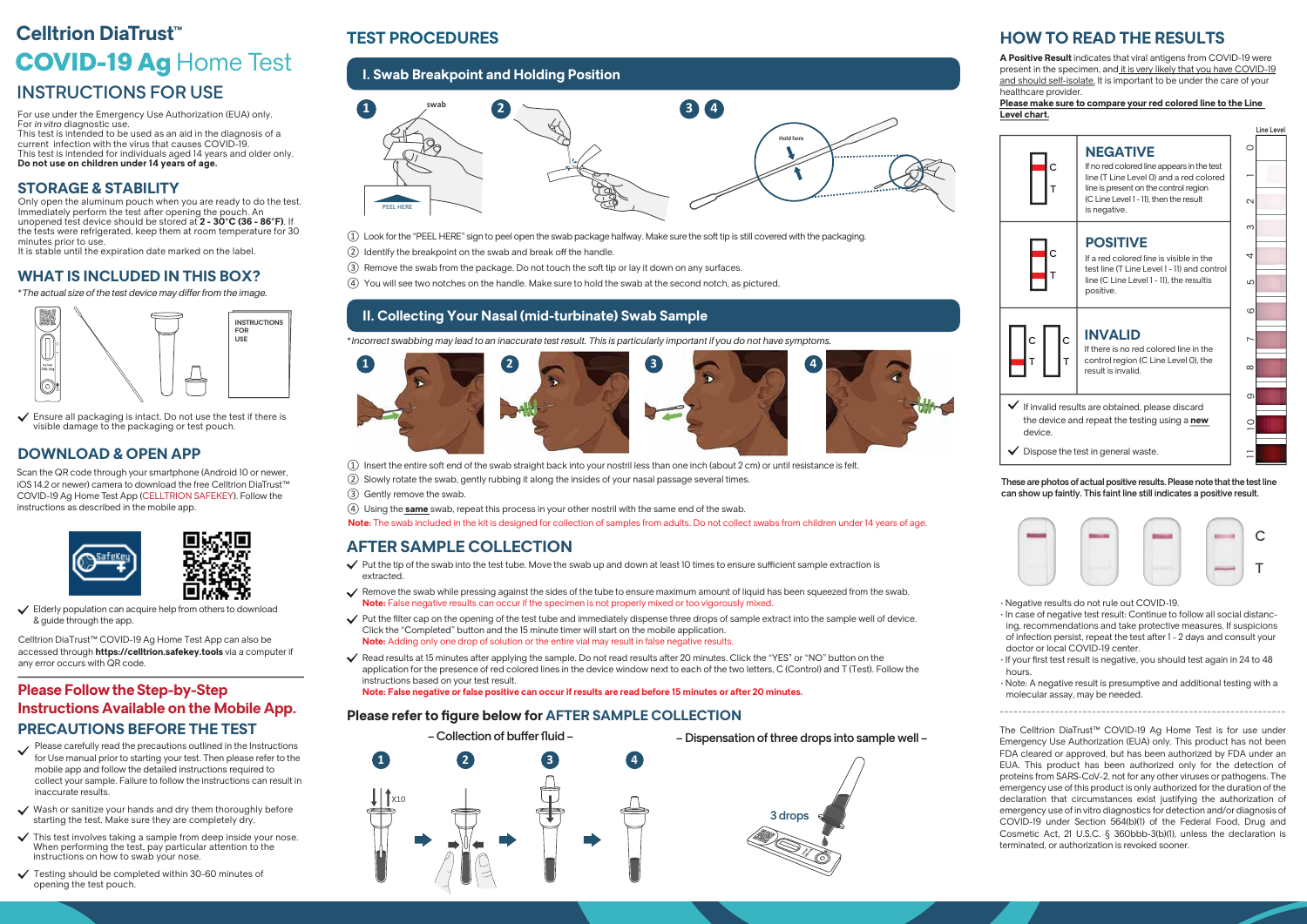Celltrion DiaTrust™ COVID-19 Ag Home Test is a lateral flow immunoassay intended for the qualitative detection of nucleocapsid protein and receptor binding domain (RBD) of the SARS-CoV-2 spike proteins in mid-turbinate swabs from the SARS-CoV-2 virus. This test is authorized for non-prescription home use with self-collected and adult-collected direct mid-turbinate swab samples from individuals aged 14 years or older with symptoms of COVID-19 within the first seven days of symptom onset.

The Celltrion DiaTrust™ COVID-19 Ag Home Test does not differentiate between SARS-CoV and SARS-CoV-2.

This test is also authorized for non-prescription home use with self-collected and adult-collected mid-turbinate swab samples from individual 14 years or older with or without symptoms or other epidemiological reasons to suspect COVID-19 when tested twice over two or three days with at least 24 hours (and no more than 48 hours) between tests.

Results are for the identification of SARS-CoV-2 nucleocapsid protein antigen and/or receptor binding domain (RBD). These antigens are generally detectable in mid-turbinate swabs during the acute phase of infection. Positive results indicate the presence of viral antigens, but clinical correlation with past medical history and other diagnostic information is necessary to determine infection status. Positive results do not rule out bacterial infection or co-infection with other viruses. The agent detected may not be the definite cause of disease. Individuals who test positive with the Celltrion DiaTrust™ COVID-19 Ag Home Test should self-isolate and seek follow up care with their physician or healthcare provider as additional testing and public health reporting may be necessary.

Negative results are presumptive, do not rule out SARS-CoV-2 infection and should not be used as the sole basis for treatment or patient management decisions, including infection control decisions. Negative results should be considered in the context of an individual's recent exposures, history and the presence of clinical signs and symptoms consistent with COVID-19 and confirmed with a molecular assay, if necessary, for patient management. For serial testing programs, additional confirmatory testing with a molecular test for negative results may be necessary, if there is a high likelihood of SARS-CoV-2 infection, such as an individual with a close contact with COVID-19 or with suspected exposure to COVID-19 or in communities with high prevalence of infection. Additional confirmatory testing with a molecular test for positive results may also be necessary, if there is a low likelihood of SARS-CoV-2 infection, such as in individuals without known exposures to COVID-19 or residing in communities with low prevalence of infection.

Individuals who test negative and continue to experience COVID-19 like symptoms of fever, cough and/or shortness of breath may still have SARS-CoV-2 infection and should seek follow up care with their physician or healthcare provider.

Individuals should provide all results obtained with this product to their healthcare provider for public health reporting. All healthcare providers will report all test results they receive from individuals who use the authorized product to relevant public health authorities in accordance with local, state, and federal requirements, using appropriate LOINC and SNOMED codes, as defined by the Laboratory In Vitro Diagnostics (LIVD) Test Code Mapping for SARS-CoV-2 Tests provided by CDC.

The extraction buffer solution in the extraction buffer tube contains a hazardous ingredient as shown in above table. If the extraction buffer solution contacts the skin or eye, immediately wash with plenty of running water. In case the irritation persists, please seek medical advice at: https://www.poison.org/contact-us or 1-800-222-1222.

The Celltrion DiaTrust™ COVID-19 Ag Home Test is authorized for non-prescription self-use or an adult lay user testing another person 14 years or older. The Celltrion DiaTrust ™ COVID-19 Ag Home Test is only for use under the Food and Drug Administration's Emergency Use Authorization.

- Do not use this test for individuals under 14 years of age. The swab included in the kit is designed for collection of samples from adults and additional safety measures are needed for safe collection in children under 14 years of age.
- Testing for asymptomatic individuals should be performed at least twice over three days, with at least twenty-four hours and no more than 48 hours between tests. You

#### **WILL THIS TEST HURT?**

No, the mid-turbinate nasal swab is not sharp, and it should not hurt. Sometimes the swab can feel slightly uncomfortable. If you feel pain, please stop the test and seek advice from your healthcare provider.

## **WARNINGS & PRECAUTIONS**

## **FREQUENTLY ASKED QUESTIONS**

## **HAZRADOUS INGREDIENT FOR REAGENT**

| <b>Chemical Name</b> |
|----------------------|
| Sodium Azic          |
| (26628-22-8          |

#### **HOW ACCURATE IS THIS TEST?**

The clinical evaluation of the Celltrion DiaTrust evaluated by testing a total of 492 prospection swab samples, consisted of 45 positive and COVID-19 patients in United States that were asymptomatic, aged 14 years and older. The Cu Test was compared to an FDA authorized mole DiaTrust™ COVID-19 Ag Home Test correctly identified 8 and 99.8% of negative specimens in that clinical sub-

There are different kinds of tests for COVID-19. Molecular tests (also known as PCR tests) detect genetic material from the virus. Antigen tests, such as the Celltrion DiaTrust™ COVID-19 Ag Home Test detect proteins from the virus that causes COVID-19. Antigen tests are very specific for the COVID-19 virus but are not as sensitive as molecular tests. This means that a positive result is highly accurate, but a negative result does not rule out infection. If your test result is negative, you should discuss with your healthcare provider

#### **WHAT IF YOU TEST POSITIVE?**

A positive test result means that antigens from COVID-19 likely you currently have COVID-19 disease. There is a very can give a positive result that is wrong (a false positive result). should self-isolate at home per CDC recommendations to stop. to others. Please consult the CDC recommendations regarding www.cdc.gov/coronavirus. Seek follow-up care with your healthcare provider diately. Your healthcare provider will work with you to determine how best to  $\circ$ you based on your test result(s) along with your medical history, and your symptoms.

#### **WHAT IF YOU TEST NEGATIVE?**

A negative test result indicates no antigens for COVID-19 were detected. It is possible for this test to give a negative result that is incorrect (false negative) in some people with COVID-19 and negative results are presumptive and may need to be confirmed with a molecular test. This means that you could possibly still have COVID-19 even though the test is negative. If you receive a negative result, you should test again in 24-48 hours. If you test negative and continue to experience symptoms of fever, cough and/or shortness of breath you should seek follow up care with your healthcare provider immediately. Your healthcare provider may suggest you need another test to determine if you have contracted the virus causing COVID-19. If you are concerned about your COVID-19 infection status after testing or think you may need follow up testing, please contact your healthcare provider.

# **Humasis Co., Ltd.**

Rm. 114, 502, 504, 604, 604-1, B03-1, B03-2, 88, Jeonpa-ro, Dongan-gu, Anyang-si, Gyeonggi-do, 14042, Republic of Korea Fax: (201) 603-6767

whether an additional molecular test is necessary and if you should continue isolating at home. There is a higher chance of false negative results with antigen tests than with laboratory-based molecular tests. This means that there is a higher chance this test will give you a negative result when you have COVID-19.

### **Distributed by Celltrion USA, Inc**

One Evertrust Plaza Suite 1207, Jersey City, New Jersey, 07302, USA Tel: (201) 499-1844 Email: Diatrust@celltrion.com www.DiaTrustCOVID.com

If you have any questions, please contact Humasis Co., Ltd. (via email: info@humasis.com, via phone: +82-31-8085-6284) or Celltrion USA, Inc. (via email: celltrionusa.CS@celltrion.com, or via phone: (201) 499-1844)

#### **WHAT IS SERIAL TESTING?**

## **INTENDED USE** INSTRUCTIONS FOR USE Ag Home Test **Celltrion DiaTrust™**

Serial testing is when a single person is tested for COVID-19 more than once. Because antigen tests are less sensitive than other COVID-19 tests and false results may occur, repeated testing may identify more individuals with COVID-19 infection than a single test. By repeating testing, it may be possible to more quickly identify cases of COVID-19 infection and reduce spread of infection. Additional testing with molecular COVID-19 test may be necessary, depending on your individual risk factors and test results. It is important that you work with your healthcare provider to help you understand the next steps you should take. Serial testing (i.e., testing every day or every other day) is more likely to detect COVID-19, especially when you do not have any symptoms.

#### **WHAT IS THE DIFFERENCE BETWEEN AN ANTIGEN AND MOLECULAR TEST?**

| <b>Chemical Name (CAS)</b>         | GHS Code for each ingredient                           | Conc.  |
|------------------------------------|--------------------------------------------------------|--------|
| Sodium Azide<br>$(26628 - 22 - 8)$ | Acute Tox.2 (oral), H300<br>Acute Tox.1 (dermal), H310 | O.O.9% |

- may need to purchase additional tests to perform this serial (repeat) testing.
- Do not use the test device beyond the expiration date.
- Keep sealed until usage, and once opened use immediately.
- Test samples immediately after collection.
- Do not use the test device if the test pouch is damaged or open.
- Do not re-use the device.
- This test is intended for diagnosis of coronavirus infection by detecting COVID-19 antigen, but should not be used as a sole criterion for the determination of SARS-CoV-2 infection. Other laboratory tests and clinical information (signs and symptoms) should be used and considered for diagnosis.
- Inadequate or inappropriate nasal swab sample collection may yield false test results.
- To obtain accurate results, the test must be performed as indicated in the application
- (Celltrion SafeKey) and/or Instructions for Use.
- Do not touch the swab head when handling the swab.
- Do not ingest extraction liquid.
- Keep out of reach of children.
- Avoid contact with skin and eyes.
- If contact with the body occurs, rinse with water. If irritation persists, seek medical advice.
- Discard Celltrion DiaTrust™ COVID-19 Ag Home Test in accordance with local, state and federal regulations or accreditation requirements.

[For more information on EUAs go here: https://www.fda.gov/emergency-preparedness](https://www.fda.gov/emergency-preparedness-and-response/mcm-legal-regulatory-and-policy-framework/emergency-use-authorization)and-response/mcm-legal-regulatory-and-policy-framework/emergency-useauthorization

#### **WHAT ARE THE KNOWN POTENTIAL RISKS AND BENEFITS OF THIS TEST?** Potential risks include:

- Possible discomfort during sample collection.
- Possible incorrect test results (see HOW TO READ THE RESULTS section). Potential benefits include:
- The results, along with other information, can help you and your healthcare provider make informed decisions about your care.
- The results of this test may help limit the spread of COVID-19 to your family and others in your community.

•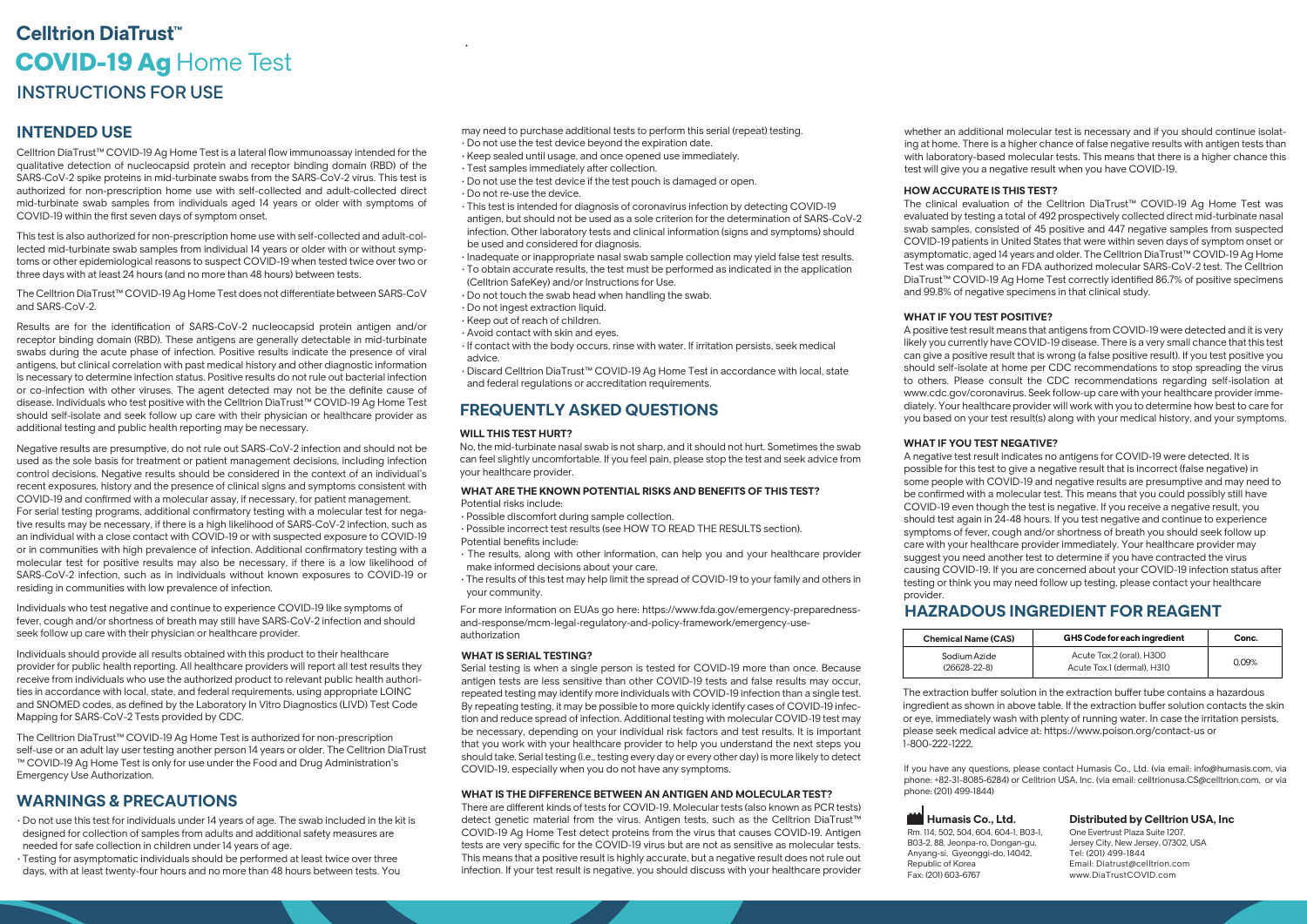

#### PRECAUTIONS BEFORE THE TEST Do not use on children under 14 years of age. This test is intended for individuals aged 14 years and older only.  $\mathbf{T}$  ,  $\mathsf T$  $\mathsf T$  $\mathsf T$ current COVID-19 infection. This test is intended to be used as an aid in the diagnostic of a C C C  $\overline{\phantom{a}}$ C ▀ For in vitro diagnostic use. For use under the Emergency Use Authorization (EUA) only. POSITIVE NEGATIVE INVALID COVID-19 Ag Home Test **RESULT FRESOLT** Celltrion DiaTrust<sup>m</sup>

### **CONTENTS**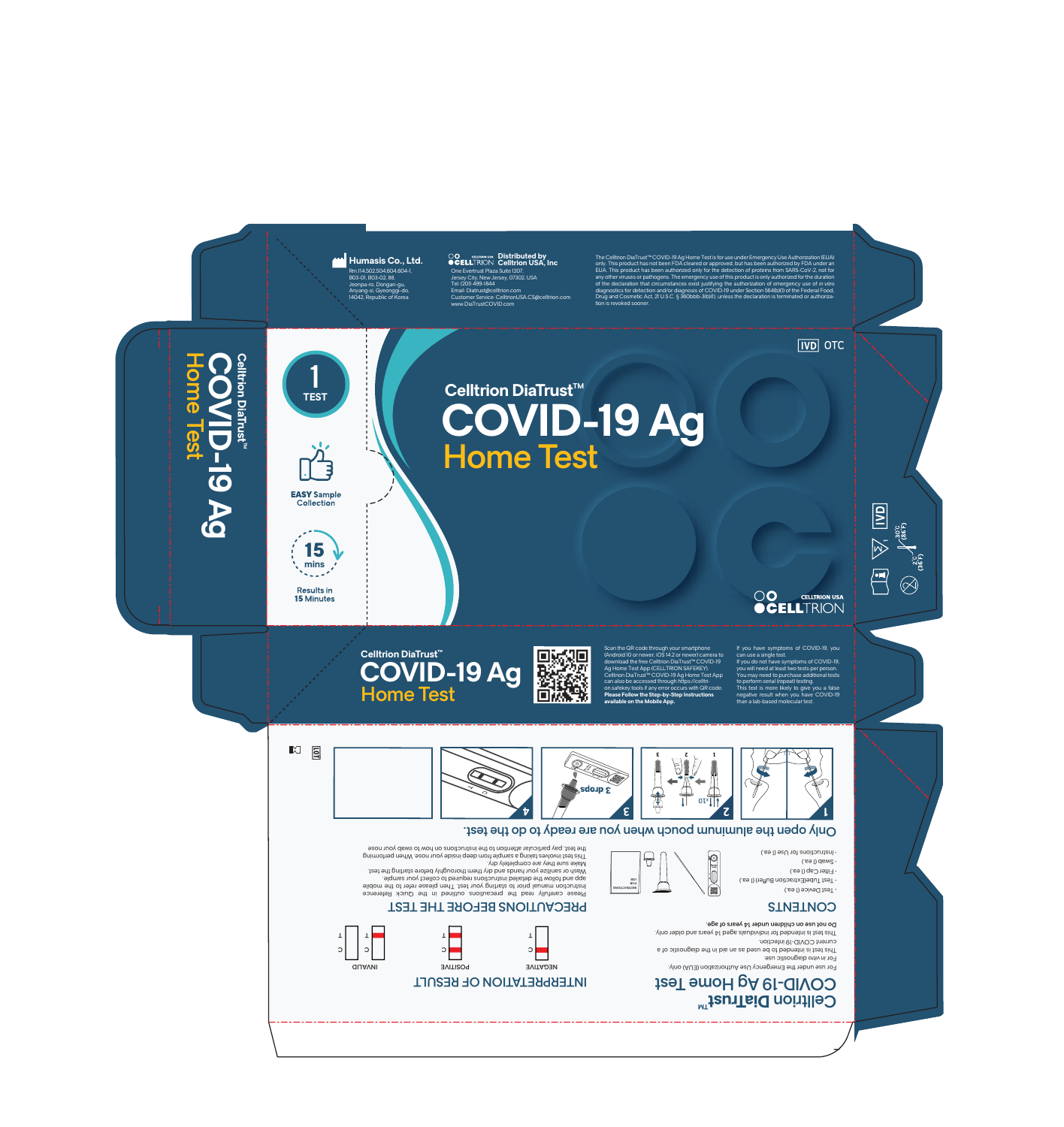

#### TENTS ENTERTING ENTERTION ENTIMAL SELORE THE TEST Do not use on children under 14 years of age. This test is intended for individuals aged 14 years and older only.  $\mathbf{T}$  ,  $\mathsf T$  $\mathsf T$  $\mathsf T$ current COVID-19 infection. This test is intended to be used as an aid in the diagnostic of a C C C  $\overline{\phantom{a}}$ C ▀ For in vitro diagnostic use. For use under the Emergency Use Authorization (EUA) only. POSITIVE NEGATIVE INVALID COVID-19 Ag Home Test **RESULT FRESOLT** Celltrion DiaTrust<sup>m</sup>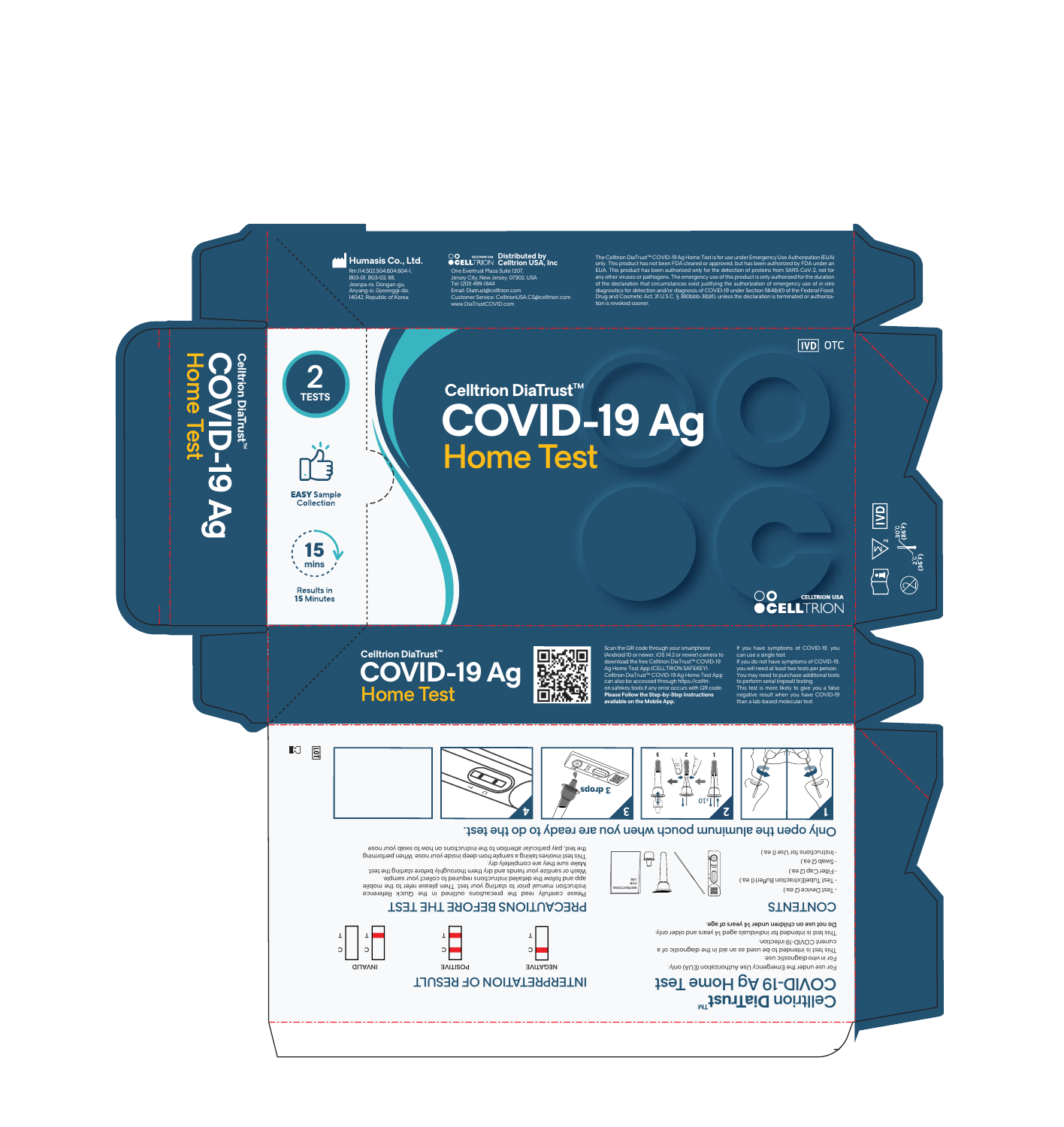

#### TENTS ENTERTING ENTERTION ENTIMAL SELORE THE TEST Do not use on children under 14 years of age. This test is intended for individuals aged 14 years and older only.  $\mathbf{T}$  ,  $\mathsf T$  $\mathsf T$  $\mathsf T$ current COVID-19 infection. This test is intended to be used as an aid in the diagnostic of a C C C  $\overline{\phantom{a}}$ C ▀ For in vitro diagnostic use. For use under the Emergency Use Authorization (EUA) only. POSITIVE NEGATIVE INVALID COVID-19 Ag Home Test **RESULT FRESOLT** Celltrion DiaTrust<sup>m</sup>